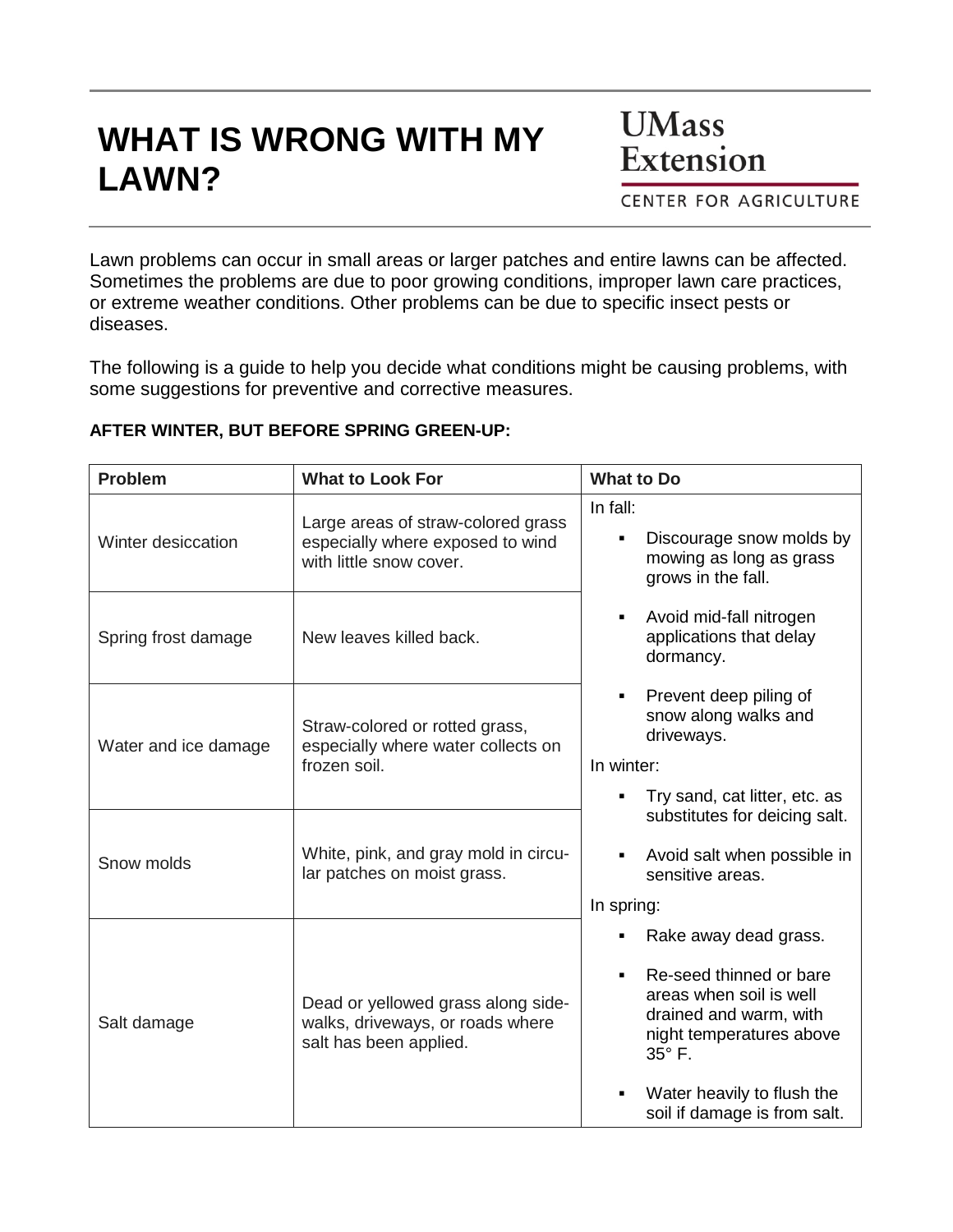## **AFTER SPRING GREEN-UP:**

| <b>Problem</b>        | <b>What to Look For</b>                                                                                             | <b>What to Do</b>                                                                                                                                                                                                                                                                                                                                                                                              |
|-----------------------|---------------------------------------------------------------------------------------------------------------------|----------------------------------------------------------------------------------------------------------------------------------------------------------------------------------------------------------------------------------------------------------------------------------------------------------------------------------------------------------------------------------------------------------------|
| Compaction            | Soil is hard; turf is thin. Rooting is<br>poor.                                                                     | Core aerate the soil, allow<br>$\blacksquare$<br>cores to dry, and drag<br>back in.<br>Overseed with appropriate<br>$\blacksquare$<br>grass species. To avoid<br>crabgrass infestation,<br>delay core aeration until<br>late summer/early fall.<br>Add organic matter during<br>$\blacksquare$<br>lawn reconstruction.<br>Reroute foot traffic and<br>play areas to avoid<br>frequent packing down of<br>soil. |
| Acid or alkaline soil | Poor growth. Soil test indicates<br>inappropriate pH for grass growth.<br>The pH should be in the 6.0-6.5<br>range. | Have soil pH tested.<br>Adjust pH as<br>$\blacksquare$<br>recommended                                                                                                                                                                                                                                                                                                                                          |
| Low nutrient levels   | Yellowed, slow growing lawn.                                                                                        | A balanced soil fertility<br>$\blacksquare$<br>program supplying<br>nitrogen, phosphorus, and<br>potassium (N,P,K)<br>promotes a healthy lawn.<br>Have soil pH tested. Adjust<br>$\blacksquare$<br>pH if necessary.                                                                                                                                                                                            |

## **WATER PROBLEMS:**

| <b>Problem</b>   | <b>What to Look For</b>                                                                                                                                                                                                                                                                                                                           | <b>What to Do</b>                                                                                                                                                                                                                                                                          |
|------------------|---------------------------------------------------------------------------------------------------------------------------------------------------------------------------------------------------------------------------------------------------------------------------------------------------------------------------------------------------|--------------------------------------------------------------------------------------------------------------------------------------------------------------------------------------------------------------------------------------------------------------------------------------------|
| Too little water | Wilt (blue-green color and foot<br>prints easily visible), browning,<br>death. Some turfgrasses (e.g.,<br>Kentucky bluegrass) will go into<br>dormancy in drought but will green-<br>up again when moisture returns.<br>This type of dormancy imposes<br>stress on the turf, and weakens its<br>defenses against pathogens and<br>other stresses. | Water deeply (to a depth<br>ш<br>of 6") when necessary.<br>Water early in the day so<br>$\blacksquare$<br>foliage will dry quickly.<br>Night watering (after dew<br>appears) is not<br>recommended during very<br>hot, humid weather be-<br>cause of potential for<br>disease development. |
| Too much water   | Deprives roots of oxygen, stunts<br>growth, and promotes root and<br>crown rots.                                                                                                                                                                                                                                                                  | Water less frequently.<br>п<br>Correct drainage if<br>ш<br>necessary.                                                                                                                                                                                                                      |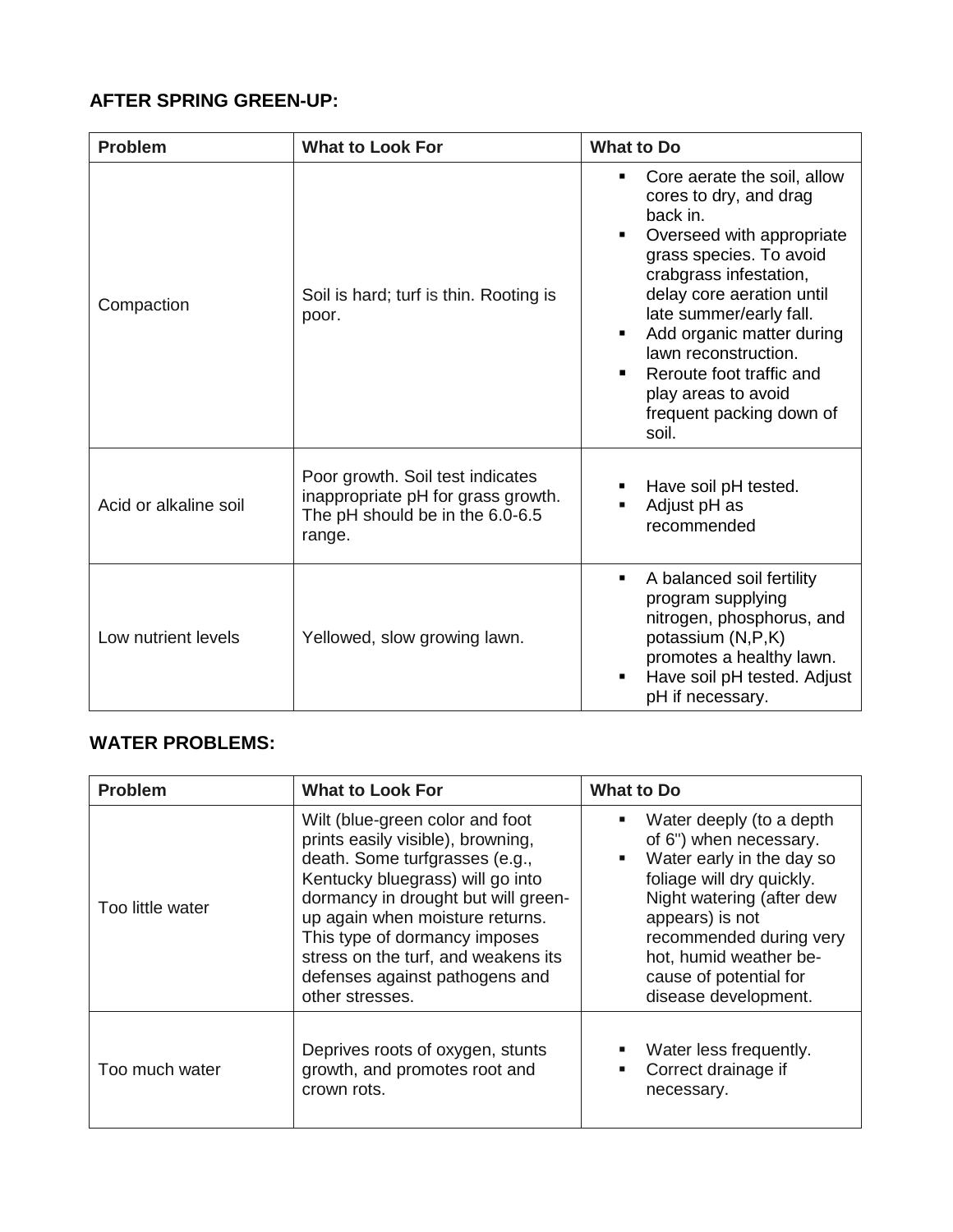#### **MOWING PROBLEMS:**

| <b>Problem</b>   | <b>What to Do</b>                                                                                     |
|------------------|-------------------------------------------------------------------------------------------------------|
| Mowing height    | Mow lawns at $2.5$ " to $3.5$ ".<br>٠<br>Avoid "scalping," especially in irregular, bumpy areas.<br>٠ |
| Mowing frequency | Remove no more than 1/3 of the total leaf area at a cutting so grass is<br>not stressed.              |
| Clippings        | Can generally be left except during a disease outbreak or if they tend to<br>clump on the lawn.       |
| Machinery        | If grass blades look brown and shredded, sharpen and adjust blades.                                   |

#### **DISEASE PROBLEMS:**

| Problem                                                                  | <b>What to Look For</b>                                                                                                                                                                                                                                                                     | <b>What to Do</b>                                                                                                                                                                                                                    |
|--------------------------------------------------------------------------|---------------------------------------------------------------------------------------------------------------------------------------------------------------------------------------------------------------------------------------------------------------------------------------------|--------------------------------------------------------------------------------------------------------------------------------------------------------------------------------------------------------------------------------------|
| Circular patches and/or<br>rings of dead and/or<br>unusually green grass | Note size and patterns.<br>٠<br>In the morning when grass<br>is still dewy, look for the<br>web-like threads of the<br>fungus and/or mushrooms<br>on the lawn.<br>Dig up a section of dying<br>٠<br>grass, and examine the<br>roots for dark color and<br>evidence of rot and crown<br>rot. | General practices that reduce<br>disease:<br>Keep foliage dry as much<br>as possible.<br>Mow when grass is dry.<br>٠<br>Landscape to allow good<br>٠<br>air circulation.<br>Collect clippings when<br>٠                              |
| When grass is thin or<br>dead in an irregular<br>area                    | Examine individual grass blades<br>for:<br>Leaf spots (probably tan<br>with dark borders)<br>Evidence of fungus; orange,<br>٠<br>black, or powdery white<br>spores.<br>Gelatinous red threads<br>Slimy or powdery white,<br>orange, or brown mold.                                          | fungus is active in lawn.<br>Avoid nitrogen fertilizers<br>$\blacksquare$<br>early in spring, in hot<br>weather, and just before<br>grass becomes dormant.<br>Choose disease resistant<br>$\blacksquare$<br>cultivars when possible. |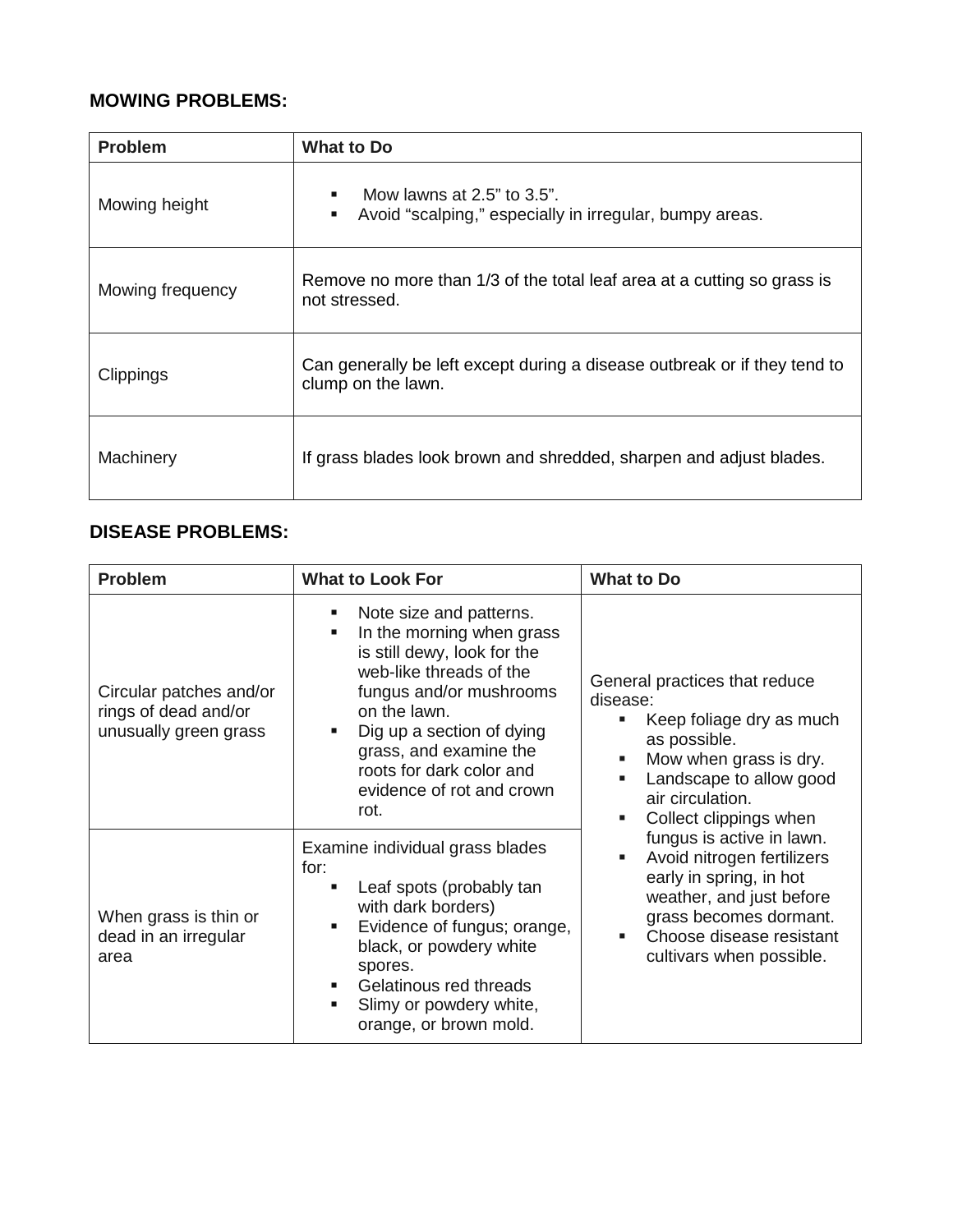#### **INSECT PROBLEMS:**

| <b>Problem</b>     | <b>What to Look For</b>                                                                                                                                                                                                                                                                                                              |  |
|--------------------|--------------------------------------------------------------------------------------------------------------------------------------------------------------------------------------------------------------------------------------------------------------------------------------------------------------------------------------|--|
| White grubs        | Gradually increasing patches of thin turf, often looks like drought stress.<br>Turf may pull out at the roots. Sometimes accompanied by skunk,<br>raccoon, or crow damage (lawn torn out in hunks). Usually observed in<br>April and May (or early June) or September or October. Animal damage<br>may persist through open winters. |  |
| Chinch bugs        | Generally observed in sunny areas or on sandy soils. Often confused<br>with drought stress. Usually observed during hot periods in July and<br>August.                                                                                                                                                                               |  |
| Bluegrass billbugs | Damage usually begins as yellow areas along the edges of driveways<br>and sidewalks, usually observed in July or early August. Later, turf may<br>detach at the crowns when pulled. Adults may be seen on pavement in<br>late May or early June.                                                                                     |  |
| Sod webworms       | Adults are small moths that fly just above the ground at dusk. Damaged<br>areas begin as small discrete patches which can spread into larger<br>areas. Feeding (by caterpillars) occurs at night.                                                                                                                                    |  |

# **ADDITIONAL PROBLEMS:**

| <b>Problem</b>  | <b>What to Look For</b>                                                                                                                                                                                                                                                                                                                                                     | <b>What to Do</b>                                                                                                                                                                                                                                                                                                                             |
|-----------------|-----------------------------------------------------------------------------------------------------------------------------------------------------------------------------------------------------------------------------------------------------------------------------------------------------------------------------------------------------------------------------|-----------------------------------------------------------------------------------------------------------------------------------------------------------------------------------------------------------------------------------------------------------------------------------------------------------------------------------------------|
| Shade           | Most lawns will be thin in shaded<br>areas.                                                                                                                                                                                                                                                                                                                                 | Selective pruning of tree<br>٠<br>and shrub branches may<br>let in enough extra light to<br>promote grass growth.<br>Plant shade tolerant<br>$\blacksquare$<br>turfgrass cultivars or other<br>groundcovers.<br>Increase mowing height.<br>٠<br>Decrease fertilizer<br>application rate.                                                      |
| Too much thatch | Thatch forms when stems<br>(including lateral stems: stolons<br>and rhizomes) and roots are<br>produced and then sloughed off by<br>the turfgrass plant faster than they<br>can break down. Highly maintained<br>turf heavy in Kentucky bluegrass<br>tends to develop thatch<br>quickly. Clippings left on a lawn do<br>not contribute significantly to thatch<br>build-up. | Remove thatch layer if<br>٠<br>greater than 1/2" thick be-<br>cause excessive thatch<br>prevents grass plants from<br>absorbing nutrients and<br>water properly, and may<br>provide a harbor for<br>pathogens and insect<br>pests.<br>Prevent accumulation of<br>п.<br>thatch by avoiding excess<br>fertilizer and pesticide<br>applications. |